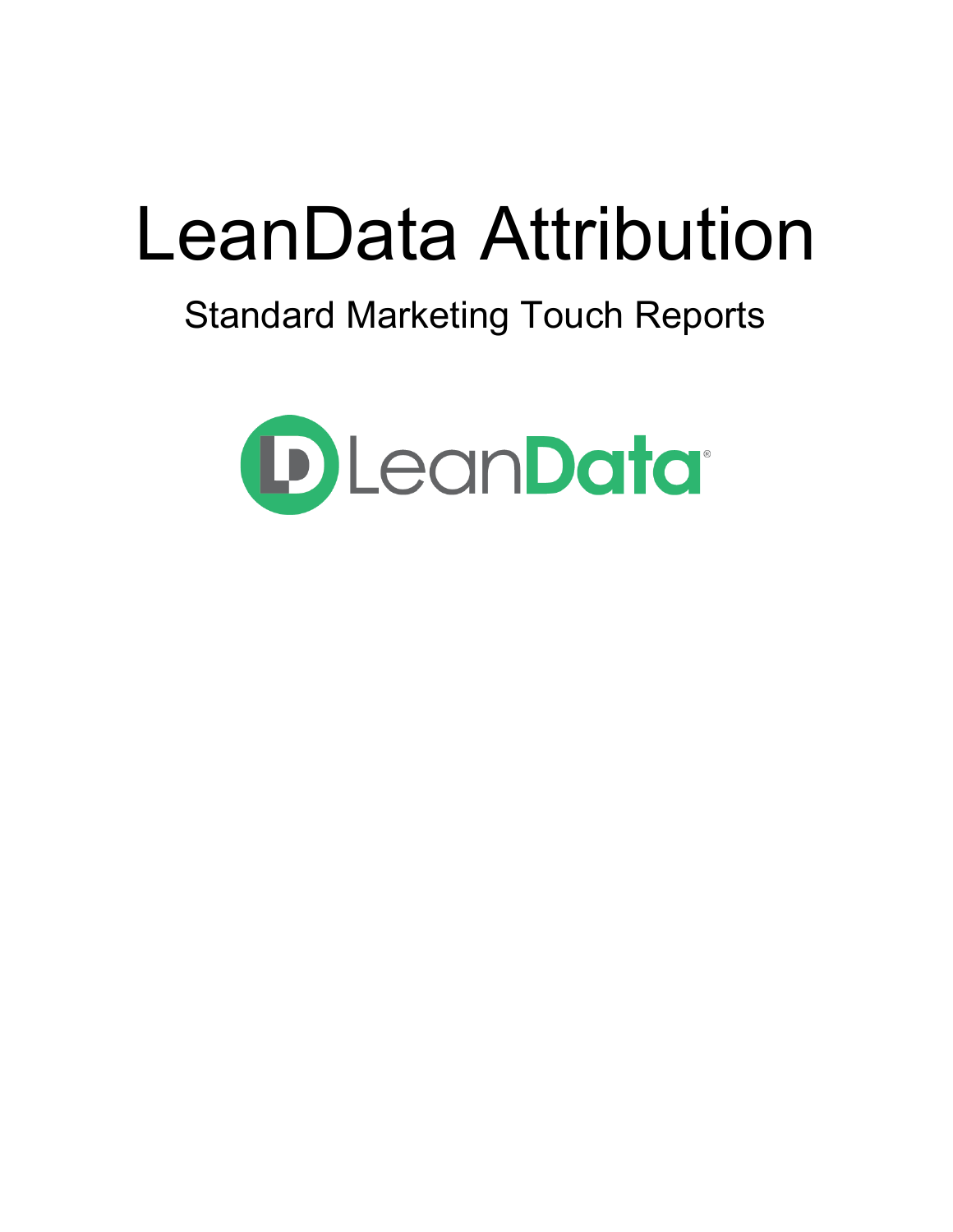

| <b>Introduction</b>                             | $\overline{2}$ |
|-------------------------------------------------|----------------|
| <b>Standard Marketing Touch Reports</b>         | $\mathbf{2}$   |
| <b>Accelerated Pipeline by Campaign Type</b>    | 2              |
| Generated Pipeline by Campaign Type             | 3              |
| <b>Last Touch Before Opportunity Create</b>     | 3              |
| <b>Marketing Attribution by Campaign</b>        | 3              |
| <b>Marketing Attribution by Campaign Type</b>   | 3              |
| Marketing Attribution by Won Opportunity        | 3              |
| <b>Mktg Attribution by Campaign Member Type</b> | $\overline{4}$ |
| <b>MT/FT/LT Attribution by Campaign Type</b>    | 4              |
| Pre/Post-Sales Attr by Campaign Type            | $\overline{4}$ |
| <b>Touch Stage by Campaign Type</b>             | $\overline{4}$ |

### <span id="page-1-0"></span>**Introduction**

Thank you for using LeanData's Attribution product with our Analytics Suite. In this document you will find a breakdown of the standard Marketing Touch reports included in our Attribution package. These standard reports will help you unlock insights from your dataset, but it is highly recommended to also create a custom report type from the Marketing Touch data object so that you can pull in custom fields into your reports.

## <span id="page-1-1"></span>Standard Marketing Touch Reports

The following are standard reports created from the LeanData Marketing Touch object. The goal of these reports is to give you an idea for the types of reports you can create to better understand the impact of your Marketing campaigns. These reports are meant to be cloned and updated to better reflect and measure what's important within your company.

LeanData Marketing Touch Attribution Reports can be found in *LeanData Attribution (Installed Package: LeanData)* folder (under the *Reports* tab).

#### <span id="page-1-2"></span>Accelerated Pipeline by Campaign Type

Multi Touch (MT) accelerated attribution grouped by campaign type and opportunity close time. Accelerated attribution shown is post-opportunity creation

● Provides high level accelerated (post-opportunity creation) attribution overview of your campaign types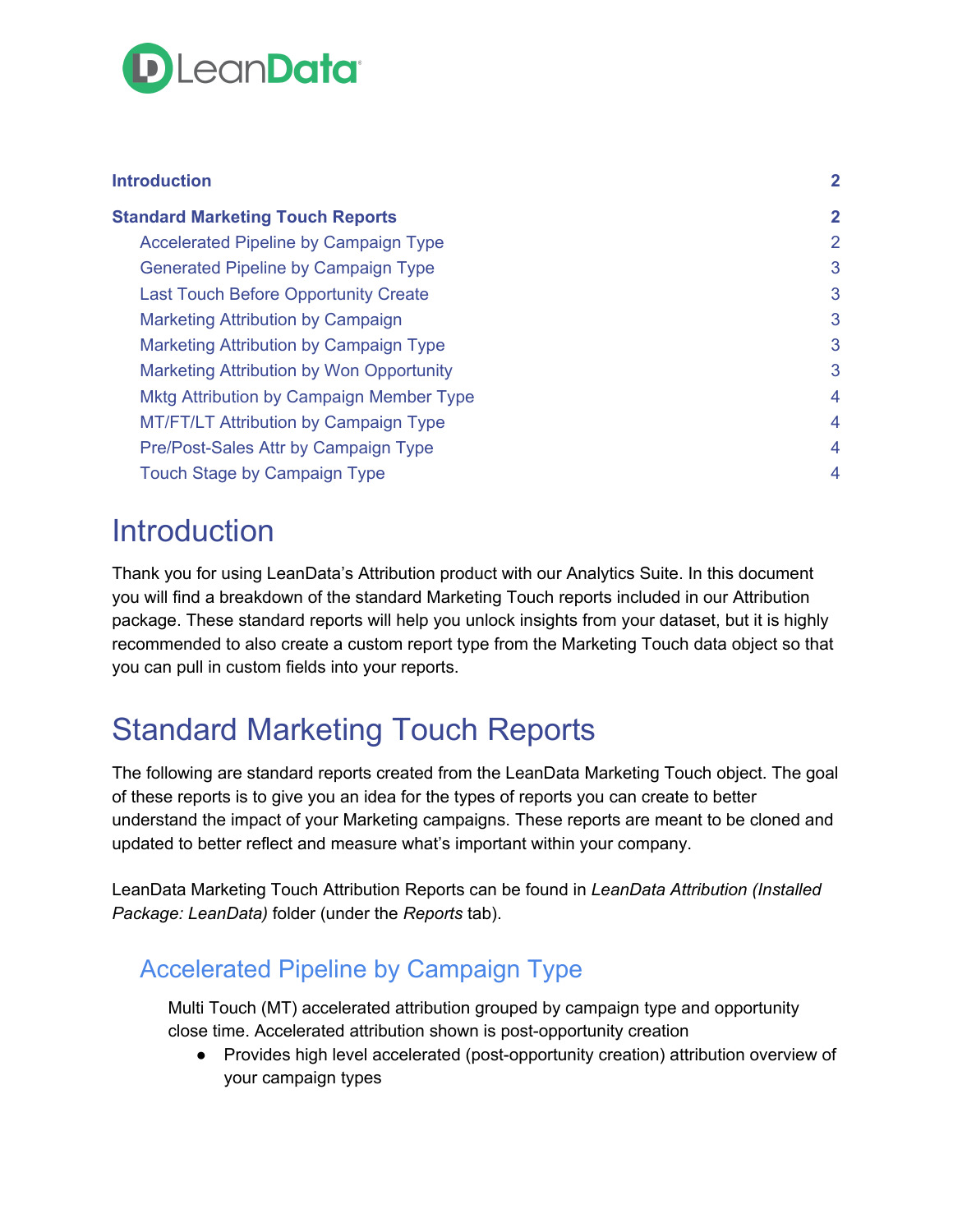

• Shows campaigns that contribute to moving opportunities forward after their creation

#### <span id="page-2-0"></span>Generated Pipeline by Campaign Type

First Touch (FT) and Multi Touch (MT) generated grouped by campaign type and opportunity created time. All attribution shown here is generated (pre-opportunity creation)

- Provides high level generated (pre-opportunity creation) attribution overview of your campaign types
- Shows campaigns that contribute to opportunity creation

#### <span id="page-2-1"></span>Last Touch Before Opportunity Create

Last Touch (LT) marketing attribution prior to opportunity create grouped by campaign.

- Provides view where a particular campaign was the last touch on an opportunity prior to opportunity creation
- Get a quick view of campaigns that have an attribution impact from an opportunity generation and creation perspective

#### <span id="page-2-2"></span>Marketing Attribution by Campaign

Multi Touch (MT) marketing attribution amount by campaign.

- Provides high level attribution overview of your campaigns
- Look up campaigns to get a quick glance at those providing the most amount of overall attribution

#### <span id="page-2-3"></span>Marketing Attribution by Campaign Type

Multi Touch (MT) marketing attribution amount, including the number of relevant marketing touches, by campaign type and campaign.

- Provides high level attribution overview of your campaigns and campaign types
- Look up campaigns to get a quick glance at those providing the most amount of overall attribution

#### <span id="page-2-4"></span>Marketing Attribution by Won Opportunity

Multi Touch (MT) marketing attribution amount for closed won opportunities, including the number of relevant marketing touches by campaign type and campaign.

• Provides high level attribution overview of your campaigns and campaign types for closed won opportunities